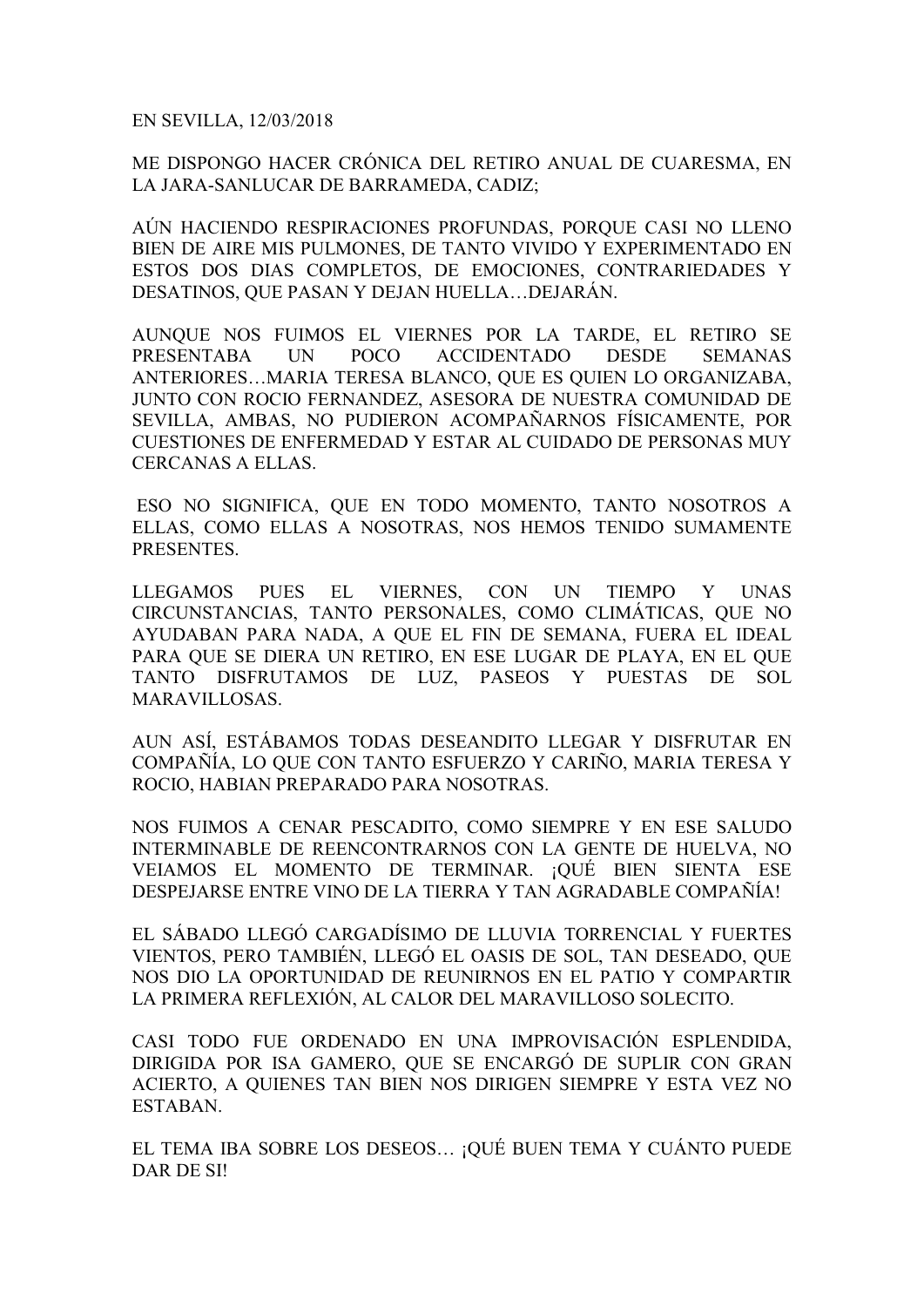POR LA TARDE, VIMOS UNA PELI TODAS JUNTAS Y CERRAMOS EL DIA, COMO TAMBIÉN ACOSTUMBRAMOS, CON UNA SOBRE MESA INFINITA, DE RISAS Y CONTAR ANÉCDOTAS PASADAS, QUE REPETIMOS UNA Y OTRA VEZ Y QUE TANTA GRACIA NOS HACEN…COMO NIÑAS PEQUEÑAS.

ASÍ DESPEDIMOS UN SÁBADO GENIAL.

EL DOMINGO, COMO SI DE OTRA HISTORIA SE TRATARA, NOS DESPERTAMOS CON UNA SOBRECOGEDORA Y FATÍDICA NOTICIA: EL HIJO DE INMA (HUELVA), HABÍA TENIDO UN ACCIDENTE EN CASA DE UNOS AMIGOS, QUE SALIÓ ARDIENDO, CUANDO REGRESARON DE SALIR Y SE QUEDARON DORMIDOS. LOS QUE LO ACOMPAÑABAN RESULTARON ILESOS, PERO EL SUFRE DE QUEMADURAS GRAVES Y LO TUVIERON QUE TRASLADAR EN ELICÓPTERO, AL HOSPITAL VIRGEN DEL ROCIO, UNIDAD DE QUEMADOS DE SEVILLA.

¡¡¡UFFF!!!...NUNCA PODRÉ DESCRIBIR BIEN CÓMO FUE VERLA CONTAR ESA LLAMADA QUE RECIBIÓ DE SU MEJOR AMIGO, AL QUE ELLA, ESPECAILMENTE LE TIENE TANTÍSIMO CARIÑO…

LO BLOQUEADA QUE ESTABA, PERO LO APARENTEMENTE TRANQUILA Y SERENA DE SU ESTADO, FUE CRUCIAL, PARA QUE NADIE PERDIERA LA COMPOSTURA, NI ELLA SIQUIERA, Y TODO SE MOVILIZARA A VELOCIDAD DE VÉRTIGO, PORQUE EL INTERÉS PRINCIPAL ERA QUE ELLA ESTUVIERA LO MÁS RAPIDO POSIBLE CON SU MARUIDO E HIJO EN EL HOSPITAL.

MARIA DE LA O LLEVABA SU COCHE Y LA RESPONSABILIDAD, DE CUATRO PERSONAS QUE IBAN CON ELLA, CON SUS MALETAS INCLUIDAS; TODAS AYUDAMOS A RECOGER Y SE MARCHARON, QUEDÁNDONOS DESCOMPUESTAS EN ESTADO DE SHOCK.

¡ESO NO ESTABA NI PREVISTO, NI INCLUIDO EN EL PROGRAMA!

Y SIN DECIR NI MU, TODAS NOS FUIMOS A LA CAPILLA E IMPROVISAMOS UNA ORACIÓN ACTIVA Y TAN PROFUNDA , CON UNA CARGA DE FUERZA Y ENERGIA, TAN BESTIAL, QUE NOS DEJÓ INMOVILIZADAS EN ESOS BENDITOS BANCOS , ROBUSTOS QUE SOSTUVIERON NUESTROS CUERPOS TEMBLOROSOS Y DÉBILES, EN ESA DESCOMPOSICIÓN DE SENTIMIENTOS Y EMOCIONES, QUE SUPIMOS DE NUEVO CONTROLAR, PARA QUE NO SE CONVIRTIERA ESE MOMENTO , EN UN SAINETE DE LOS HERMANOS MACHADOS, SINO QUE LA REALIDAD SE IMPUSO, DE FORMA DETERMINANTE Y LO IMPORTANTE SE MATUVO, QUE ERA PEDIR NO SOLO POR JAVI Y SU FAMILIA, SINO POR CADA PERSONA QUE CONOCÍAMOS TAN NECESITADA DE LA CARICIA DEL SEÑOR Y DE SU AMOR INFINITO. UNA LLUVIA DE NOMBRES EMPEZARON A SURGIR Y EL ECO DE ELLOS, VOLABAN POR NOSOTROS EN UNA DANZA PRECIOSA…MUY HERMOSO EL MOMENTO.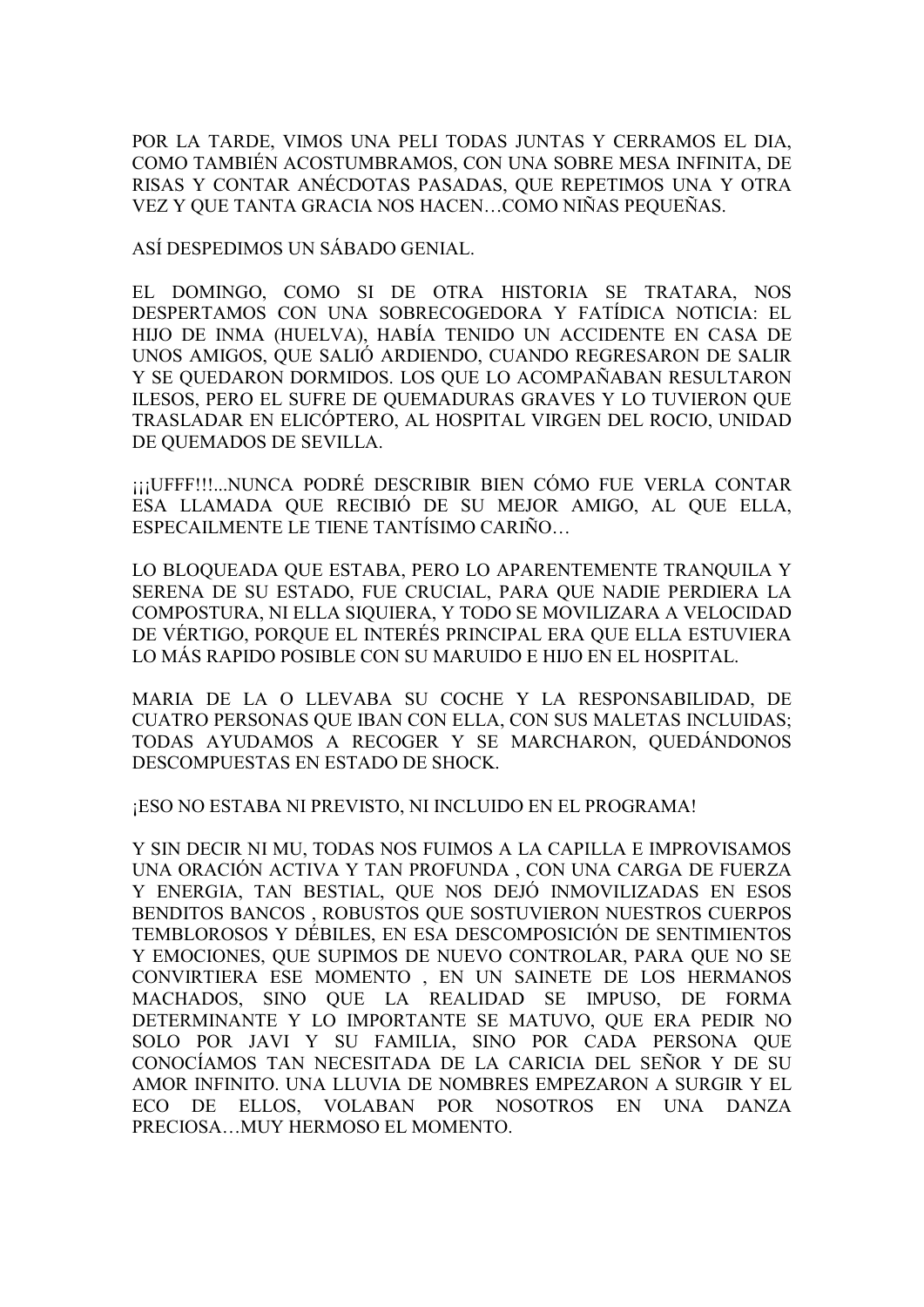AL POCO TIEMPO, RECIBIMOS LA COMUNICACIÓN DE QUE EL COCHE DE MARIA DE LA O, QUEDABA FUERA DE SERVICIO, DEJÁNDOLAS TIRADAS A MITAD DE CAMINO, EN UNAS CIRCUNTSTANCIAS ADVERSA DE METEOROLOGIA Y ESTRÉS.

¿ES UNA BROMA DE MAL GUSTO O QUÉ ESTABA PASANDO ESA MAÑANA?

DE NUEVO COMENZAMOS A ENVIAR ENERGIA POSITIVA, SIN LEVANTARNOS SIQUIERA DE LOS ASIENTOS Y A LA ESPECTATIVA Y CON LA CONFIANZA DE QUE TODO SALDRÍA BIEN…¡ASÍ FUE!

CONSIGUIERON DEJAR A INMA EN EL HOSPITAL Y LLEGARON LAS DEMAS A CASA EN TAXI, DEJANDO EL COCHE ESTROPEADO, PARA QUE LA GRUA SE HICIERA CARGO DE EL HOY.

MIENTRAS TANTO, NOS FUIMOS COMUNICANDO CON NUESTRAS FAMILIAS…TAMBIÉN CON EL EQUIPO NACIONAL QUE ESTABA EN MADRID REUNIDO Y QUE AL SABER DE LA NOTICIA, SE PUSO INMEDIATAMENTE A REZAR.

LA MAQUINARIA DE LA ORACIÓN, LA NUESTRA, LA QUE NOS ENSEÑO EL PADRE ENRIQUE, LA TERESIANA, LA DE FIARNOS Y PONER NUESTRAS NECESIDADES EN LAS MANOS DEL SEÑOR, CON LA FE DE QUE EL TODO LO PUEDE Y QUE NOS AMA, ESTÁ EN MARCHA Y NO PARARÁ HASTA QUE JAVI SE RECUPERE Y LA VIDA DE ESTA FAMILIA, QUE YA ES LA NUESTRA, CONSIGA VOLVER A LA NORMALIDAD DE SU DIA A DIA.

…TODO LO DEMÁS, Y LO QUE QUEDA, EL CAMINO LARGO QUE ELLOS TIENEN POR DELANTE, PORQUE NO ES FÁCIL EN LA SITUACIÓN QUE ESTÁN, SERÁ LO QUE TENGA QUE SER Y NO SOY ENCARGADA DE CONTAR, SINO LA MISMA VIDA QUE ES LA QUE MARCA PAUTAS.

NO HA SIDO UN DESASTRE DE FIN DE SEMANA…NO. CON CONTUNDENCIA LO DIGO. ES EL RETIRO MÁS IMPORTANTE HASTA AHORA VIVIDO, PORQUE LA PROPIA VIDA NOS HA PUESTO LA CIRCUNSTANCIA DE ESTAR ASI. Y SI DE LAS DEMÁS EXPERIENCIAS DE EJERCICIOS ESPIRITUALES, RETIROS, CONVIVENCIAS, ENCUENTROS, QUEDA RESACA, DE ESTA…QUEDARA SECUELA DE POR VIDA Y APRENDIZAJE ETERNO.

¡GRACIAS SEÑOR POR TANTO! POR SER AMOR Y ESTAR EN CADA PERSONA QUE NOS PONES EN NUESTRO CAMINO.